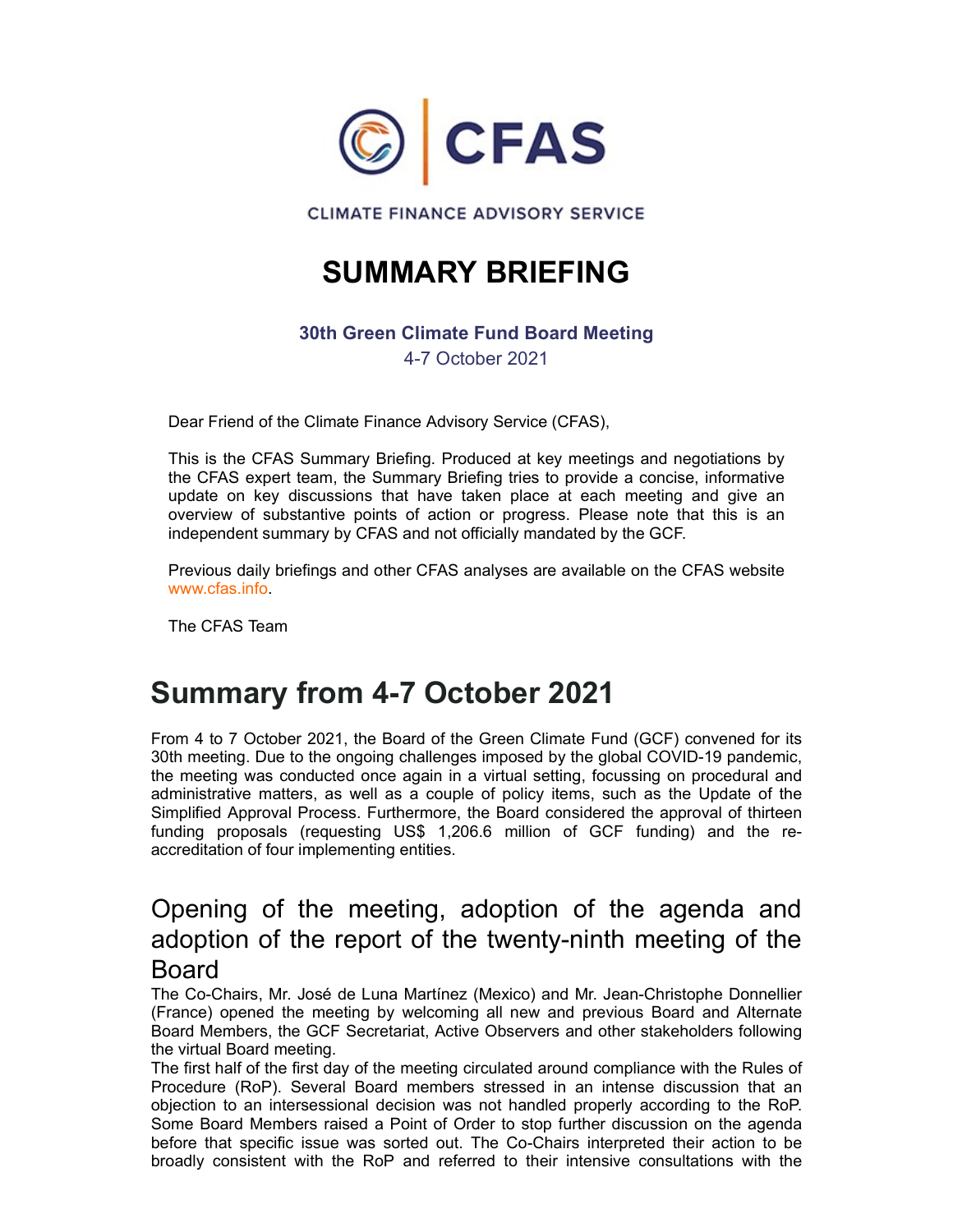objecting Board Members ahead of B.30. Thus they convened a constituency meeting break followed by a disapproval of the Point of Order by the Co-Chairs while promising to aim for a higher compliance with the RoP in upcoming meetings.

During the following discussion on the agenda, several Board Members stressed the need to better reflect the evaluation results of the Independent Evaluation Unit. The Co-Chairs explained that, at the request of Board members, three evaluations were added to the agenda, including the evaluation of the Simplified Approval Process (SAP), but that other urgent issues also needed to be prioritised. To move forward, the Co-Chairs proposed having a discussion on the topic of evaluations while discussing the evaluation of the SAP. However, not all Board members agreed with this proposal, considering that the topic they wanted to discuss was the whole cycle of policy evaluations and updates, and not a specific evaluation. Their proposal was to discuss how the Board should engage with objecting Board Members ahead of B.30. Thus they convened a constituency meeting<br>break followed by a disapproval of the Point of Order by the Co-Chairs while promising to<br>aim for a higher compliance with the RoP in upcomin making decisions on GCF policies. Several Board members agreed that the best way to move forward with this matter was to add a new agenda item, to discuss the Board's engagement and consideration of the results of evaluations in their decisions. Finally, agreement was reached and an agenda item was added, on matters related to evaluation functions, after which the agenda was adopted. During the following discussion on the agenda, several Board Members stressed the need percept and the following is constrained that, at the request of Board members, three evaluations were added to the separat, including Fracession of the consideration and with a species and the discussion of the section of the discuss was the whole cycle of policy evaluations and updates, and not a consideration star to discuss how the Board should engage decessions of occy pounds. Gereal board members agrees that the teat way of boward with this matter was to add a new agenda tem, to discuss the Board's memot and onsideration of the results of evaluation in their deceision

Following the discussion of the agenda, the Co-Chairs presented the report of B.29 and remarked that one comment was received ahead of B.30 and addressed. Thus they called for the adoption which was confirmed without any objections.

# thirtieth meetings of the Board

Since B.29, the following four decisions have been adopted by the Board until 1st of October 2021:

- requests, grievances or complaints
- Additional administrative budget for Phase I of the remedial activities addressing monitoring and evaluation gaps in the GCF portfolio
- Revisions to the Green Climate Fund's Environmental and Social Policy to reaffirm Sexual Harassment
- Accreditation of observer organizations

Additional four decisions have been proposed but objected thus they were transmitted to the Board for discussion.

- Tenth Report of the Green Climate Fund to the Conference of the Parties to the United Nations Framework Convention on Climate Change
- Updated accreditation framework
- Dates and venue of the thirty-first meeting of the Board
- Updated guidelines for the operation of Board committees

After a short summary of the decisions and related objections, the Co-Chair invited Board Members for comments on the objected items. The first up for discussion was the Report of the GCF to the COP. Before the discussion on the content took place, some Board members raised concerns about the sequence of events to address the raised objections. Again, this discussion focused on the adequate application of the RoP. The interpretation of the Secretariat, requested by the Co-Chairs, supported the statement that an error in the sequence of events was evident. Thus, the Co-Chairs acknowledged an error in submitting a revised version of the Report before the Board discussion took place which violates the RoP and therefore suspended the agenda item until the next day.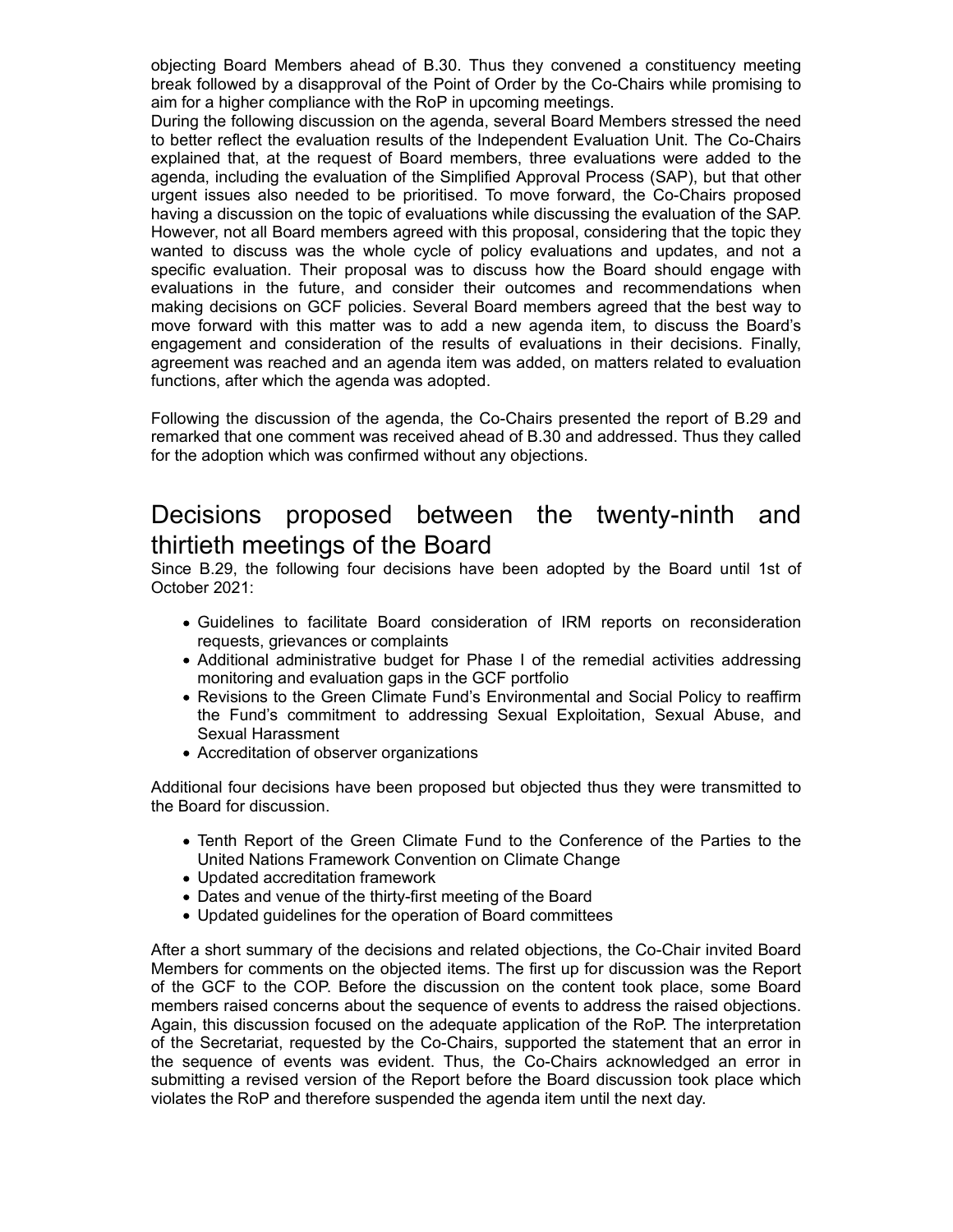## Matters related to the Simplified Approval Process

Matters related to the Simplified Approval Process<br>With regards to the update of the Simplified Approval Process (SAP), the Board<br>considered two items. First, they debated the results of the Independent Evaluation Unit<br>(IE considered two items. First, they debated the results of the Independent Evaluation Unit (IEU) on the SAP, followed by the updated SAP policy.

#### (a) Independent assessment of the GCF's Simplified Approval Process Pilot Scheme

The Independent Evaluation Unit (IEU) presented the key findings of their independent assessment of the SAP, which showed that the current SAP had not accelerated the process and had not fully operationalised post-approval simplification, while still requiring the same level of scrutiny as the standard approval process. The IEU presented its Matters related to the Simplified Approval Process<br>With regards to the update of the simplified Approval Process (SAP), the Board<br>considered two items. First, they debated the results of the Independent Evaluation Unit<br>(IE Secretariat presented its response to the assessment, largely agreeing with many of the IEU's recommendations. Matters related to the Simplified Approval Process<br>
With regards to the update of the Simplified Approval Process (SAP), the Board<br>
(IEU) on the SAP, followed by the updated SAP policy.<br>
((a) lonependent assessment of the

Matters related to the Simplified Approval Process<br>with regards to the update of the Simplified Approval Process (SAP), the Board<br>considered two tiems. First, they debated the results of the Independent Evaluation Unit<br>(IE recommendations could be operationalized and proposed to directly include several IEU suggestions in the SAP update decision text. One Board member complained that the comparison between the proposal approval process (PAP) for regular funding proposals to the SAP is not properly presenting the differences and advantages of the SAP while others highlighted the potential trade offs between extending the SAP to e.g. higher risk categories which might contradict the intention to simplify the documentation. Questions were also raised by Board members on how recommendations targeted at Small Island Developing States (SIDS) had been incorporated into the proposed policy, to which the Secretariat responded by pointing at specific changes, like the voluntary nature of concept notes, the proposed change in SAP eligibility and others, that responded to the specific issues of SIDS. execution to the signification and acceleration of the process, where the HEU review. Some Board members<br>The Board discussed the implications of the IEU review. Some Board members<br>The Board discussed the implications of th

Finally the Board members acknowledged the item 9(a), also referring to the broad and lengthy consultations among many constituencies ahead of B.30.

#### (b) Update of the Simplified Approval Process

For the policy decision on the updated SAP, the Board and the Co-Chairs presented several potential options for simplification and expansion, including an approval of SAP expansion of SAP activities to Environmental and Social Safeguards (ESS) risk category B or an increase of the eligible GCF SAP funding of up to US\$ 50 million.

While the majority of Board members agreed to some of the proposed adjustments, e.g. non-mandatory submissions of concept notes or an increase of the eligible GCF SAP funding of up to US\$ 20 million, there was dissent on the achieved simplifications in the approval cycle. One Board member objected to the current SAP update due to lacking simplification during the approval cycle, including pre- and post-approval, while another ine over is not published the phendine unit content and some and something the SAP be e.g. higher nisk others highlighted the potential trade offs between extending the SAP lo e.g. higher nisk over also raised by Board mem meetings. The Civil Society Observer also cautioned against increasing the ESS category and emphasized the need to guarantee sufficient information disclosure and options for comments from CSOs if an approval between Board Meetings is implemented. Further been that a composed than the proposed to the proposed punct). We what the proposed that a stress that is specific changes, like the voluntary nature of concept notes, the proposed change in SAP eligibility and others, tha required for the SAP. asses of Sich, the Bimplification smorp and constrained at a later simply consultations among many constituencies ahead of B.30.<br>(b) Ugdate of the Simplificed Approval Process<br>
For the policy decision on the updated SAP, t

The suggestion of applying a stepwise approach where a basic update of the SAP is rejected. Therefore, despite the wish of one Board member to apply for voting on the policy, the Co-Chairs finally deferred a decision on the Update of the SAP to the next GCF Board meeting.

## Work programmes and budgets of the Independent Units for 2022

As usual, the work programmes and budgets of the independent units were presented to the Board for approval.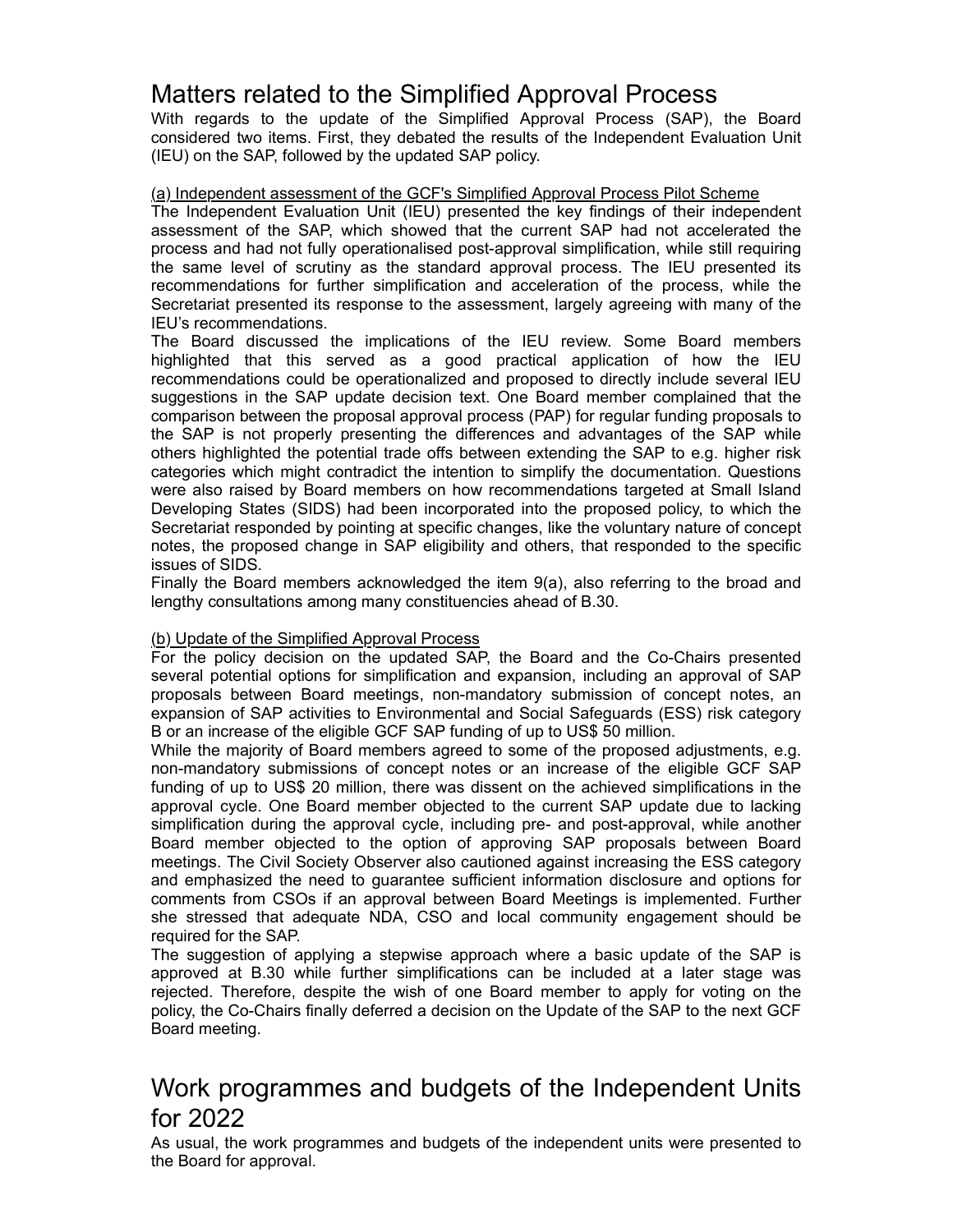The first work programme and budget to be presented to the Board were those of the Independent Redress Mechanism (IRM). The proposed budget showed an increase, with two budget lines accounting for most of the increase: additional staff members and promotion of existing staff and shared costs' allocation.

Board members praised the work of the independent units and called for their budgets' approval. Some Board members asked for clarification as to why the budget for the The first work programme and budget to be presented to the Board were those of the **Independent Redress Mechanism (IRM)**. The proposed budget showed an increase, with two budget lines accounting for most of the increase: a independent units. The Secretariat clarified that the iTAP is a panel, and not a unit, so their budget is included separately. Other members inquired as to why the IRM was not using their unused budget from the previous year to cover some of the new expenses. It was clarified that budgets are approved for one year, and that all savings are returned to the Fund at the end of each year. The first work programme and budget to be presented to the Board were those of the independent Redress Mechanism (IRM). The proposed budget showed an increase, with two budget lines accounting for most of the inclependent

After these short discussions, the budget and work programme of the IRM were approved.

The second work programme and budget to be presented to the Board were those of the highlighted a decline in cases dealt with by the unit.

Board members praised this decline in cases, and many welcomed the IIU's investigations into cases of sexual exploitation, abuse and harassment. Given the reduction in cases, some Board members asked if the IIU still expected to conduct a planned study on the linkages between abuse of authority and remedial measures. The IIU replied that they would engage with the Secretariat to determine if this study was still pertinent or if they could conduct a study focused on the causes of the decrease in cases brought to the IIU. After these short discussions, the budget and work programme of the IIU were approved. mependent reuniual mousay Prane in (in-ry was now mouse wint in in the outer<br>undependent units. The Secretariat clarified that the TAP is a panel, and not a unit, so their<br>budget is included separately. Other members inqui

The last work programme and budget to be presented to the Board were those of the Independent Evaluation Unit (IEU). The Head of the IEU presented the main pillars of its programme for 2022 and a small increase in its budget.

especially the preparation of the Second Performance Review (SPR), whose final version where we much the proper structure in the provides are with the two wears on the term of the term of the term of the term of the term of the term of the fund at the death of the Fund at the death of the Fund at the death o important to inform the GCF's second replenishment (GCF-2) and suggested accelerating is the end of the light and the bare in the specifical and with the comparison of the IRM were approved.<br>
Thus a cond work programe and budget to be presented to the Board were those of the IRM of the second work programe members agreed that the SPR was relevant for the second replenishment, arguing that its role is to inform the Board as a whole, and not the countries that contribute funding to the GCF. The IEU for its part explained that the timeline was reviewed and developed closely with the Secretariat, and with the teams working on programming and replenishment. They considered that moving forward the SPR would be unfeasible and unrealistic, and expose the IEU's team to a lot of pressure. programme for 2022 and a small increase in its budget.<br>Some Board members raised the issue of the timing of the IEU's work programme,<br>especially the preparation of the Second Performance Review (SPR), whose final version<br>e

Some additional questions about the non-inclusion of the Learning-Oriented Real-Time Impact Assessment (LORTA) and the purpose of the Evaluation on the Effectiveness and Relevance of the GCF in African States were raised and answered by the IEU. However, since no consensus was reached on the timing of the SPR, the item was suspended. After adding an additional paragraph to the decision, requesting the IEU to deliver the outputs from the SPR in a timely manner to inform the review of the GCF Strategic Plan, the decision was finally adopted.

# administrative budget for 2022

As usual, the GCF Secretariat presented the work programme for the upcoming year (in this case 2022) and the proposed administrative budget of the Secretariat, the Board and Trustee. While the 2022 work programme builds on many of the streams of work delivered under the Secretariat's 2021 programme and budget, it does so within the significant context of being the first Secretariat work programme developed after the Board's endorsement of the GCF Updated Strategic Plan for 2020-2023 (USP), which established new programming goals, strategic and institutional priorities for the first replenishment me we consultered that moving for programme in the unferallistic, and the six overall province the EU's team to a lot of pressure.<br>
Some additional questions about the non-inclusion of the Learning-Oriented Real-Time<br>
Impa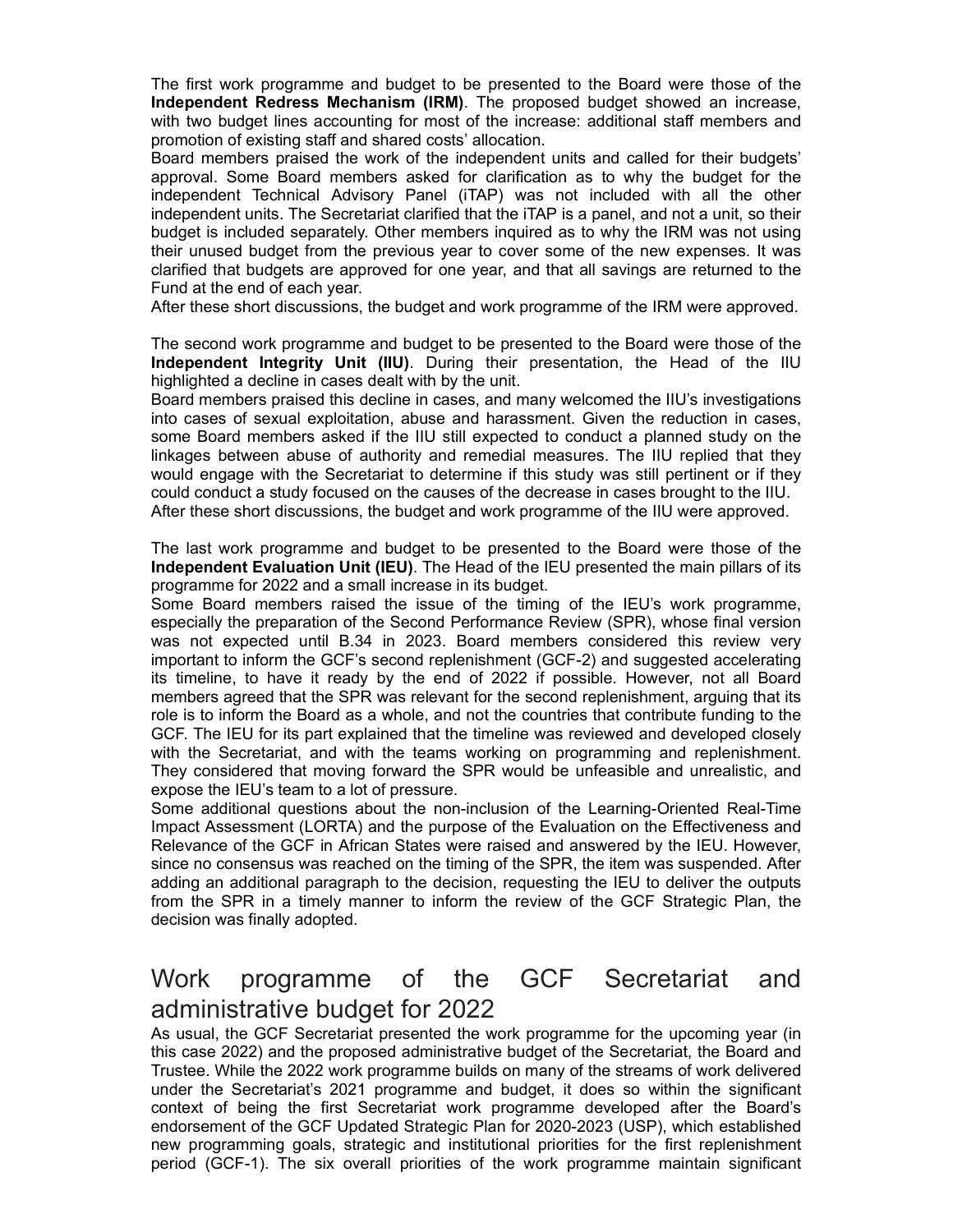continuity with the 2021 priorities, evolved in light of the USP: (i) Supporting origination of country-driven, paradigm-shifting investments and enhancing direct access; (ii) Project continuity with the 2021 priorities, evolved in light of the USP: (i) Supporting origination of<br>country-driven, paradigm-shifting investments and enhancing direct access; (ii) Project<br>development and appraisal to build a U Management of portfolio implementation for results and knowledge; (iv) Supporting the continuity with the 2021 priorities, evolved in light of the USP: (i) Supporting origination of<br>country-driven, paradigm-shifting investments and enhancing direct access; (ii) Project<br>development and appraisal to build a U access and accelerating implementation by optimizing operational efficiency, effectiveness and transparency; and (vi) Consolidating institutional capacity, culture and performance in preparation for the GCF second replenishment.

The Board welcomed the presentation and thanked the Secretariat for their efforts and tireless work. Many Board members were pleased with the focus to align the portfolio with programming targets of USP, such as carrying on with private sector engagement and continuity with the 2021 priorities, evolved in light of the USP: (i) Supporting origination of<br>country-driven, paradigm-shifting investments and enhancing direct access; (ii) Project<br>development and appraisal to build a U would like to see increased efforts by the GCF Secretariat to identify areas where the GCF can support countries on the implementation of Article 2.1c of the Paris Agreement. Other members raised concerns about recruitment and retention ath the GCF Secretariat and stressed the need to avoid overreliance on consultants. It was also pointed out that the continuity with the 2021 priorities, evolved in light of the USP: (i) Supporting origination of<br>country-driven, paradigm-shifting investments and enhancing direct access; (ii) Project<br>development and appraisal to build a U struggles to support the local private sector and micro, small and medium enterprises (MSMEs). Last but not least, it was suggested to update the GCF staff salary scales, as this had not happend in recent years countiny with the 201 publishes, evolved in high of the four-1, ty culptural groups of the most support and a present in the different controls (iii) Phare development and approach in butil a USF-aligned, impactitin GCF po

After reviewing the draft to include text on increasing the funding channeled through DAEs development; contingency budget and updates to the Fund's salary scale and benefits, the decision was finally approved.

## Consideration of Funding Proposals

The Board considered thirteen funding proposals, requesting a total of US\$ 1,206.6 million of GCF funding, and representing a total value of US\$ 4,001.3 million when taking cofinancing into account. Of the thirteen funding proposals considered, nine were public sector proposals, whereas four were private sector proposals. No proposals under the Simplified Approval Process (SAP) were considered. With the approval of these thirteen funding proposals, the total number of projects and programmes funded by the GCF would reach 190, with a total GCF funding amount of US\$ 10 billion and a total value of US\$ 37.2 billion when including co-financing.

The Secretariat clarified that this cycle included the first rolling review. Two batches of projects were presented, but none of the funding proposals from the first batch were endorsed by independent Technical Advisory Panel (iTAP), while thirteen out of fourteen were endorsed from the second batch, 6 from Direct Access entities (DAEs) and seven from International Access Entities (IAEs). These funding proposals included large private sector adaptation programmes that were seen to move the GCF to the achievement of its After reviewing the draft to include text on increasing the funding channeled through AAEs<br>and support to the local private sector, through technical assistance and capacity<br>development; contingency budget and updates to t finance. A large share of the funding also targeted ecosystems.

Many Board members praised the work of the Secretariat and iTAP and welcomed the stronger engagement of the private sector, the higher allocation to adaptation and to DAEs, as well as the focus on ecosystems. While also highlighting the lack of conflict analysis and insisting on the need for the GCF to improve transparency by publishing documents related to the funding proposals, as well as in the procurement processes of its funded activities. Some Board members were concerned about the high share of loans and insisted that the implementation of the UNFCCC objectives should not represent an additional burden to developing countries. Additionally, some Board members wanted to know what would happen to those proposals not endorsed by iTAP and therefore not presented to the Board. To this question, the Secretariat replied that these proposals would go back to the review cycle and continue to be assessed and presented at a future manny probosas, we wan naminoe of photosa sand programme school of the S37.10 billion and a total value of USS 10 billion when including co-financing.<br>The Secretariat clarified that this cycle included the first rolling re disaggregate their data further, to better reflect the share of funding going to Small Island Developing States (SIDS). Board members also voiced their concern at the number of proposals endorsed by iTAP with conditions, especially those presented by DAEs, arguing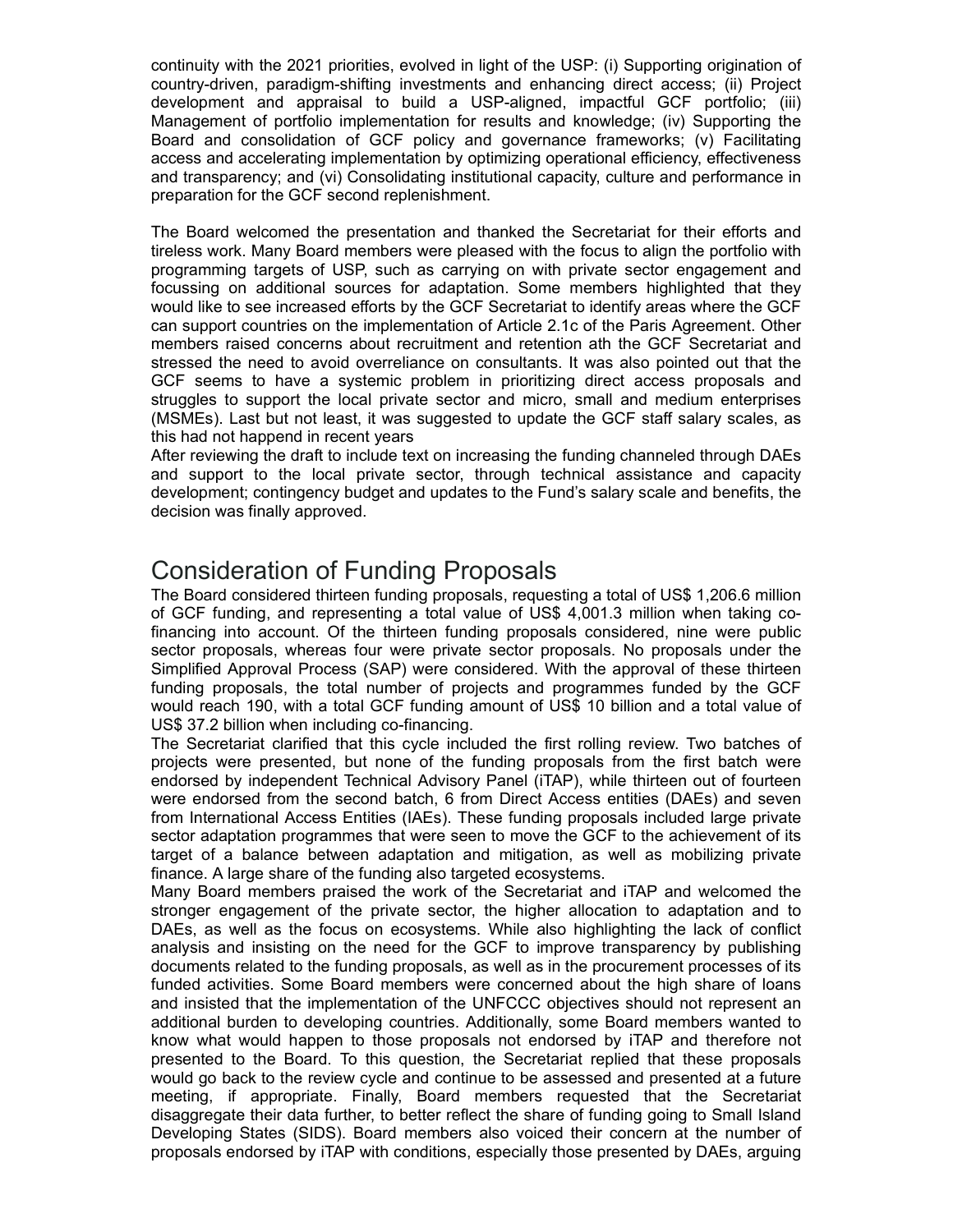that these conditions represented unnecessary additional burdens that could delay<br>implementation of the approved activities. They argued that some of these conditions<br>were redundant and had already been or could be address implementation of the approved activities. They argued that some of these conditions were redundant and had already been or could be addressed through the already planned activities; and inquired as to whether these conditions were consistent with GCF policy, with some arguing that specific conditions added to a project potentially contradicted the that these conditions represented unnecessary additional burdens that could delay<br>implementation of the approved activities. They argued that some of these conditions<br>were redundant and had already been or could be address Observer's (AOs) participation. The General Council clarified that for this participation to be meaningful, AOs should be allowed to speak before approval of any item, otherwise the subject would be moot.

To the issue of conditions, iTAP replied that conditions are added to raise the quality of funding proposals, so that they meet GCF standards, and often the choice is between adding conditions or not endorsing the proposal. Accredited Entities were brought to the discussions, and clarified that they had agreed to the conditions and considered them feasible, but some Board members argued that AEs are often presented with a take-it or leave-it decision, which they considered the wrong approach. They insisted that conditions should either be taken out or made contingent to second disbursements, to avoid delays in implementation.

Board members discussed conditions on a case by case basis, with many disagreements, which delayed the approval of some of the funding proposals. Discussions had to be taken further, and outside of the Board meeting, with the creation of a small group of Board members.

Regarding individual funding proposals, one Board member opposed FP174, but further consultations could sort out the issues and led to adoption of the proposal. Also FP177 was objected to since several Board members had concerns whether the intended cooling refrigerants were in line with the Montreal Protocol on Substances that Deplete the Ozone Layer. Finally the Board agreed to adopt the proposal with additional conditions.

FP180 and FP181 represented two medium-scale funding proposals for private adaptation Funds that led to contentious discussion among Board members and observers. While the CSO observer expressed concerns on transparency, sufficient anti-corruption policies, adequate benefits for local communities, insufficient gender action plans and general doubts on the impacts of the projects due to the characteristic nature of "Investment Funds" for adaptation activities, the private observer and some Board members welcomed the innovative nature to mobilize private capital for adaptation and related technologies. Regarding FP180, some Board members had serious concerns on country ownership due to a lack of some No-Objection Letters from involved countries that could finally be sorted out. Thus, ultimately both FP180 and FP181 were adopted by the Board. ding individual funding proposals, one Board member opposed FP174, but further atoticle in sould sort out the issues and led to adoption of the proposal. Also FP177 ignicals and led to adoption of the proposal. Also FP177 untere to contentions unscussion antioning boat three and observer expressed concerns on transparency, sufficient and convertion ploticies, and general at benefits for local communities, instifficient general convertise fo are benefits for focal communities; instincted in general cation plans and general capital<br>for other impacts of the projects due to the characteristic nature of "investment<br>for or adaptation activities, the private observe

Overall, the Board approved all thirteen funding proposals:

- FP169: Climate change adaptation solutions for Local Authorities in the Federated States of Micronesia; Pacific Community; Micronesia (Federated States of); US\$ 16.6 million in GCF funding;
- management and sustainable agriculture; United Nations Development Programme (UNDP); Thailand; US\$ 17.5 million in GCF funding;
- FP171: Enhancing Early Warning Systems to build greater resilience to hydrometeorological hazards in Timor-Leste; United Nations Environment Programme (UNEP); Timor-Leste; US\$ 21 million in GCF funding;
- FP172: Mitigating GHG emission through modern, efficient and climate friendly Nepal; US\$ 21.1 million in GCF funding;
- bioeconomy products and services with climate mitigation and adaptation results in the Amazon; Inter-American Development Bank (IDB); Brazil, Colombia, Ecuador, Guyana, Peru, Suriname; US\$ 279 million in GCF funding;
- FP174: Ecosystem-based Adaptation to increase climate resilience in the Central Ex of some No-Objection Leaues from involved countines in at count in the Federated pus, ultimately both FP160 and FP161 were adopted by the Board.<br>
I, the Board approved all thirteen funding proposals:<br> **FP169:** *Climate* American Bank for Economic Integration (CABEI); Costa Rica, Dominican Republic, El Salvador, Guatemala, Honduras, Nicaragua, Panama; US\$ 174.3 million in GCF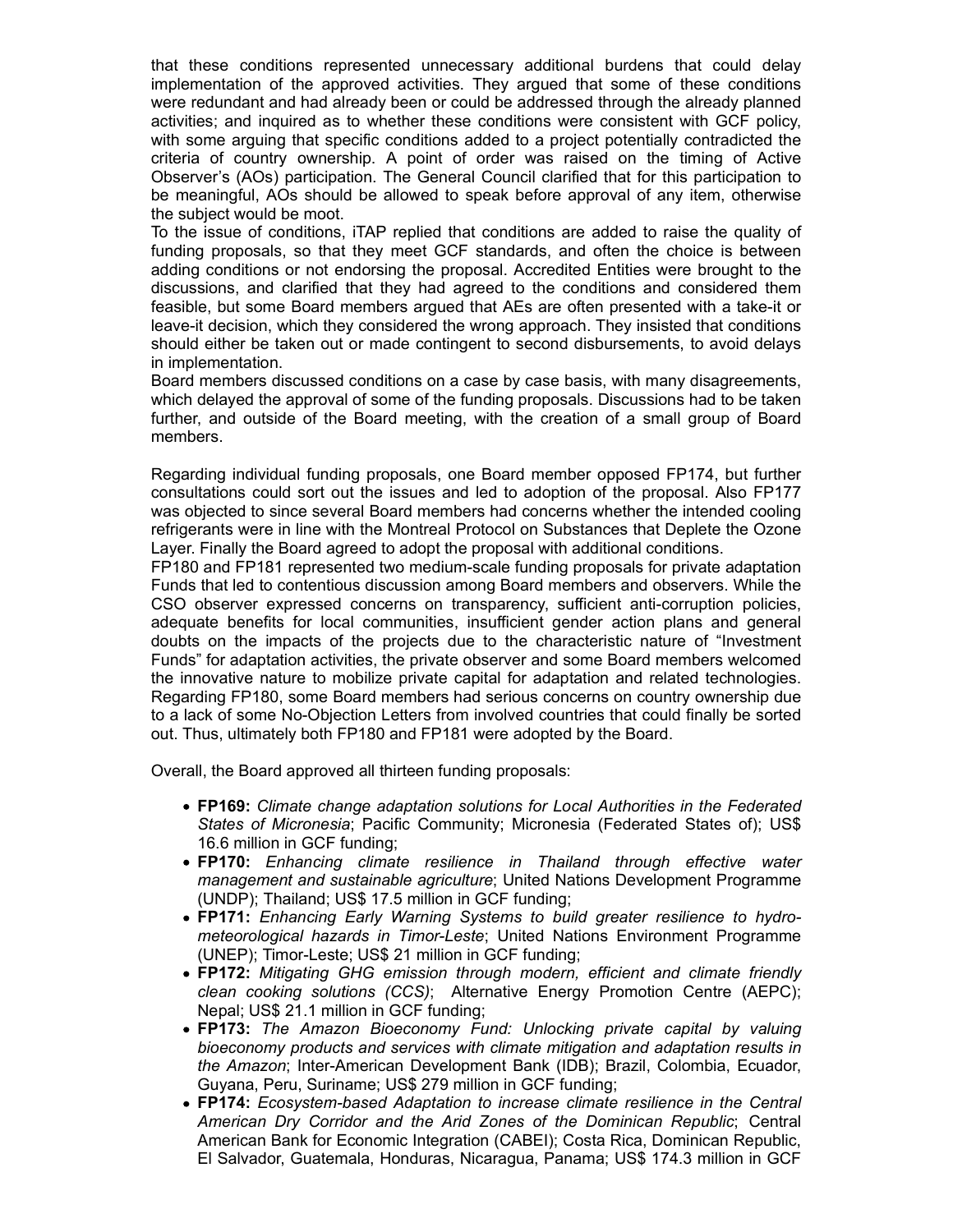funding;

- FP175: Enhancing community resilience and water security in the Upper Athi River Catchment Area; National Environment Management Authority (NEMA); Kenya; US\$ 9.5 million in GCF funding;
- FP176: Hydro-agricultural development with smart agriculture practices resilient to
- funding;<br>FP175: Enhancing community resilience and water security in the Upper Athi River<br>Catchment Area; National Environment Management Authority (NEMA); Kenya;<br>US\$ 9.5 million in GCF funding;<br>FP176: Hydro-agricultural d Niger; US\$ 35.5 million in GCF funding;<br>● FP177: *Cooling Facility*; World Bank; Bangladesh, El Salvador, Kenya, Malawi, funding;<br>FP175: Enhancing community resilience and water security in the Upper Athi River<br>Catchment Area; National Environment Management Authority (NEMA); Kenya;<br>US\$ 9.5 million in GCF funding;<br>FP176: Hydro-agricultural d North Macedonia, Panama, Sao Tome and Principe, Somalia, Sri Lanka; US\$ 157 million in GCF funding;
- Burkina Faso, Chad, Mali, Mauritania, Niger; US\$ 150 million in GCF funding;
- funding:<br> **FP175:** Enhancing community resilience and water security in the Upper Athi River<br>
Catchment Area; National Environment Management Authority (NEMA); Kenya;<br>
US\$ 9.5 million in GCF funding;<br>
FI176: Hydro-agricult funding:<br> **FP175:** Enhancing community resilience and water security in the Upper Athi River<br>
Catchment Area; National Environment Management Authority (NEMA); Kenya;<br>
US\$ 9.5 million in GCF funding;<br>
FIP176: Hydro-agricul Programme (TACATDP); CRDB Bank PLC; Tanzania; US\$ 100 million in GCF funding;
- funding;<br> **FP175:** *Enhancing community resilience and water security in the Upper Athi River*<br> **Catchment Area; National Environment Management Authority (NEMA); Kenya;<br>
USS 9.5 million in GCF funding;<br>
<b>FP176:** *Hydro-ag* funding;<br> **FP175:** *Enhancing community resilience and water security in the Upper Athi River*<br> **Catchment Area; National Environment Management Authority (NEMA); Kenya;**<br>
US\$ 9.5 million in GCF funding;<br> **PP176:** *Hydro-a* Philippines, Seychelles, Sri Lanka; US\$ 125 million in GCF funding;
- funding;<br> **FP175:** Enhancing community resilience and water security in the Upper Athi River<br>
Catchnent Area; National Environment Management Authority (NEMA); Kenya;<br>
USS 9.5 million in GCF funding;<br> **EP176:** Hydro-agricu FP181: CRAFT - Catalytic Capital for First Private Investment Fund for Adaptation Technologies in Developing Countries; Pegasus Capital Advisors; Bahamas, Brazil, funding;<br>
funding;<br>
EP175: Enhancing community resilience and water security in the Upper Athi River<br>
Catchment Area; National Environment Management Authority (NEMA); Kenya;<br>
US\$ 9.5. million in GCF funding;<br>
Merr, US\$ 35 funding.

## Consideration of Accreditation Proposals

Niger: US\$ 35.5 million in GCF funding:<br>
The Secretariat presented the status of the pipeline of the pipeline of the pipeline of the status of the Secretariat present of the FP178: Desert to Power G5 Sahel Facility, Afric accreditation, as of 31 July 2021. Accordingly, 125 entities were seeking accreditation at the moment of which 114 were in Stage I and 11 in Stage II. Up until now, 113 entities have already completed accreditation (57% Direct Access Entities (DAEs)) of which 94 • F118: Desert to Fower G5 Sahel Facility, African Development Bank (Af0B);<br>
Burkina Faso, Chad, Mauritania, Niger, US\$ 150 million in GCF funding;<br>
• FP179: Tanzania Agriculture Climate Adaptation Technology Deployment<br>
P Secretariat also reported on some improvements made to the (re-)accreditation process itself, namely the successful launch of the Digital Accreditation Platform (DAP). Through this platform, Accredited Entities (AEs) can already apply for re-accreditation and submit funding.<br>
FP180: *Global Fund for Coral Reefs Investment Window*; Pegasus Capital<br>
Advisors; Bahamas, Belize, Brazili, Colombia, Comors, Ecuador, Fiji,<br>
Guaternala,Indonesia, Jamaica, Jordan, Mexico, Mozambique, Panama,<br>
P accreditation and supported National Designated Authorities (NDAs) in identifying DAEs and partner AEs for programming and Country Programme Guidance. sideration of Accreditation Proposals<br>secretariat presented the status of the pipeline of entities were seeking accreditation, as of 31 July 2021. Accordingly, 125 entities were seeking accreditation at<br>littation, as of 31 Following the presentation by the Secretariat, the Board quickly approved the re-The Secretarial presented the status of the pipeline of entities currely seeking<br>accreditation, as of 31 July 2021. Accordingly, 125 entities were seeking accreditation at<br>the moment of which 114 were in Stage I and 11 in

For B.30, no new entities were presented seeking accreditation. Nevertheless, the Board was invited to consider the re-accreditation of four implementing entities, namely:

- RAPL008: *Environmental Investment Fund (EIF)*; direct access; Namibia
- RAPL024: Development Bank of South Africa (DBSA); direct access; South Africa
- access
- RAPL007: United Nations Development Programme (UNDP); international access

Conservation of Nature (IUCN) and the United Nations Development Programme (UNDP). Concerning the re-accreditation of the United Nations Development Programme (UNDP), conditions were added to the decision that satisfied all Board members, therefore the decision was approved.

The re-accreditation of the Development Bank of South Africa (DBSA) was discussed at length without finding consensus among Board members. Some Board members wanted to attach conditions to the re-accreditation of DBSA. Inter alia, the DBSA was asked to provide evidence of the adoption and public announcement of a net-zero GHG emissions target across all its overall investment and loan portfolio by no later than 2050, as well as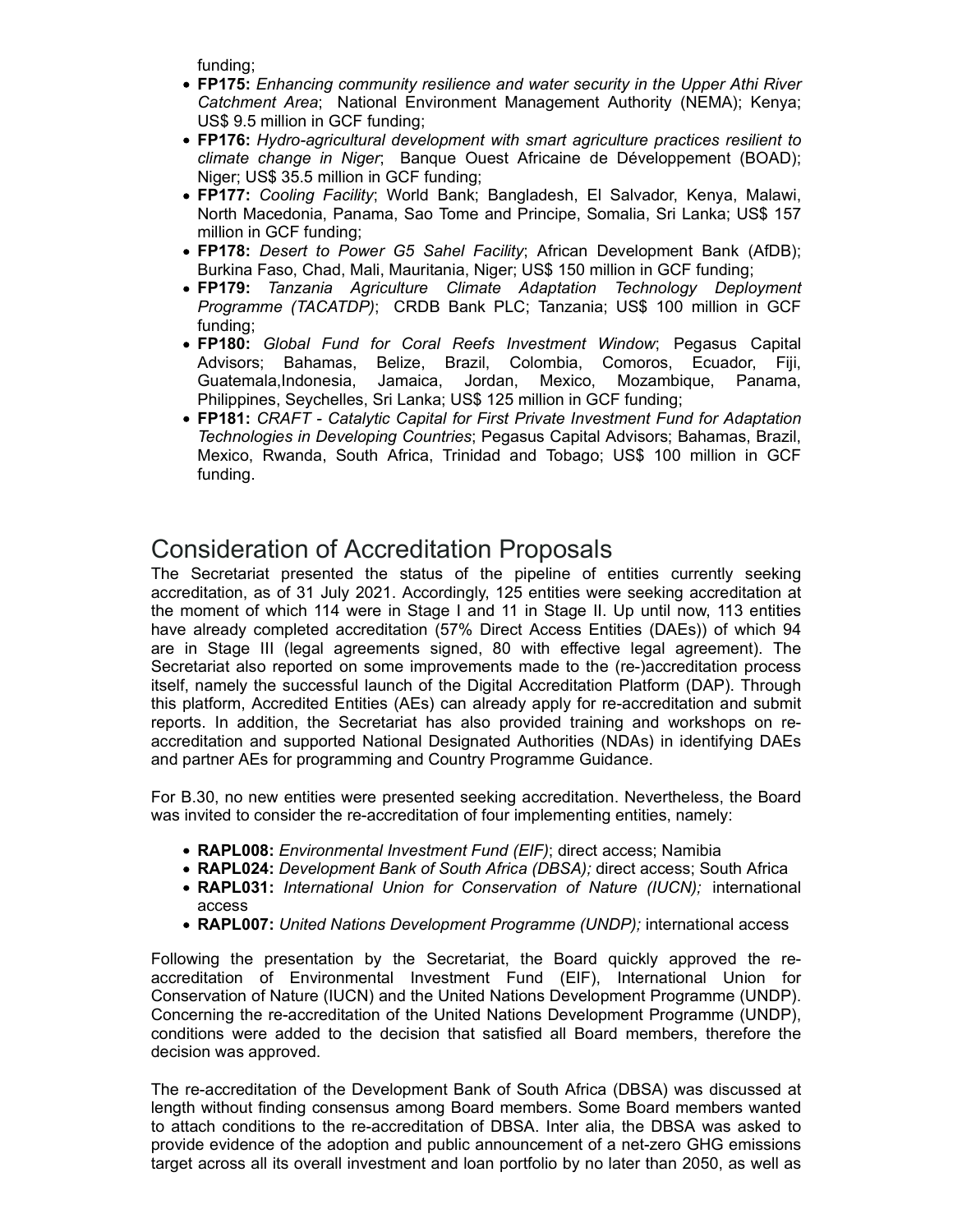the intermediate target in this regard for 2030. Furthermore, DBSA was asked to include a the intermediate target in this regard for 2030. Furthermore, DBSA was asked to include a<br>written progress report to demonstrate steps that have been taken to shift overall<br>investment and loan portfolio away from carbon in investment and loan portfolio away from carbon intensive activities into its annual selfassessment and mid-term reports required by the GCF Monitoring and Accountability the intermediate target in this regard for 2030. Furthermore, DBSA was asked to include a<br>written progress report to demonstrate steps that have been taken to shift overall<br>investment and loan portfolio away from carbon in Secretariat, Several Board members objected to the inclusion of such conditions, stating the intermediate target in this regard for 2030. Furthermore, DBSA was asked to include a written progress report to demonstrate steps that have been taken to shift overall investment and loan portfolio away from carbon in the intermediate target in this regard for 2030. Furthermore, DBSA was asked to include a written progress report to demonstrate steps that have been taken to shift overall investment and loan portfolio away from carbon in concerns about missing GCF policies that warrant such conditions. In addition, concerns were raised on transparency and equity, in particular in the context of individual Board members forwarding their prefered conditions to the Secretariat without prior consultation with the Board. writen progress report to demonstrate steps that have been taken to start overtures<br>tinvestment and indi-demonstrate equired by the GCF Montitoring and Accountability<br>Framework. Although the BBSA agreed to such contitions,

Since after further consultation between Board members consensus could not be reached, the Co-Chairs decided to defer a decision on the re-accreditation of DBSA to a decision in-between Board meetings.

## Review of the capabilities of the GCF to deliver increased programming and implementation over 2020–2023 in line with the updated Strategic Plan

Executive Director Yannick Glemarec presented a document presenting a review of the 2020-23 in line with ambitions of the GCF updated Strategic Plan (USP), endorsed by the assessment an indi-term reports required by the GCF Montinging and Accountability<br>Screetariat, Several Board members objected to the inclusion of such continues, stated by the GCF<br>Secretariat, Several Board members objecte document addresses two other mandates established in the USP to: (i) identify operational bottlenecks and examine the most effective ways to address these to speed up access, and (ii) undertake a cost-benefit assessment of needs and options for establishing a GCF responsibilities applied under the UNFCCC process. Furthermore, they expressed to reansed on transparency and equity, in particular in the context of individual Board members forwarding their prefered conditions to the Sec Development Advisers, to conduct the review. The exercise included a review of eight key were raised on transparency and equity, in particular in the context of individual botarial both the Board.<br>The calibration schemes Since after the constrained Since after the co-Chairs decided to defer a decision on the r effectiveness reforms, an analysis of how regional presence options could help address with the board.<br>
with a board is constrained to defer a decision on the re-accreditation of DBSA to a decision<br>
the Co-Chairs decided to defer a decision on the re-accreditation of DBSA to a decision<br>
in-between Board meet Secretariat workload and capacity requirements to deliver the USP. Based on the findings, the paper recommends that to successfully manage the expected USD 15 billion GCF portfolio, the Secretariat pursue ongoing efficiency measures, and the Board consider agreeing a staged scale-up of Secretariat staff headcount. potitieness and examine the most effective ways to address these to speed up access<br>and (ii) undertake a cost-benefit assessment of needs and options for establishing a GCF<br>experiant parence. The Secretarial contracted an and (ii) underfalse a cost-benefil assessment of needs and options for establishing a GCF replenishment Advisers, to conduct the review. The exercise included a review of eight key<br>business processes to identify operationa Development Advasers, to conduct the review. The exerces included a review of eight key<br>business processes to identify operational bottlenecks and associated efficiency and<br>efficiences reforms, an analytis of how regional

For increasing the headcount, two scenarios were presented:

- 1. Scenario 1: Building staff headcount gradually over 2022 and 2023 in alignment with a 300 and 350 headcount cap; or
- 2. Scenario 2: Taking only the initial step of building staff headcount over 2022 in alignment with a 300 headcount cap, with staffing for 2023 to be determined as part of the 2023 budgeting process.

On regional GCF presence, the suggestion is the establishment of three to four GCF regional offices of up to 6-7 staff each, focused on upstream origination and project accountability and outreach.

thought positively of the option to establish regional GCF offices, in order to reduce some of the barriers that some countries and regions have in liaising with the GCF, such as language barriers and diverging time zones. Many Board members highlighted that they would like to see further feasibility assessment by the Secretariat in this regard.

In terms of increasing the capacity of the GCF Secretariat, many Board members stressed the need for the GCF to be able to fulfill its ambitious mandate set out in the Fund's Updated Strategic Plan and the urgent need to ensure a good work-life balance for GCF